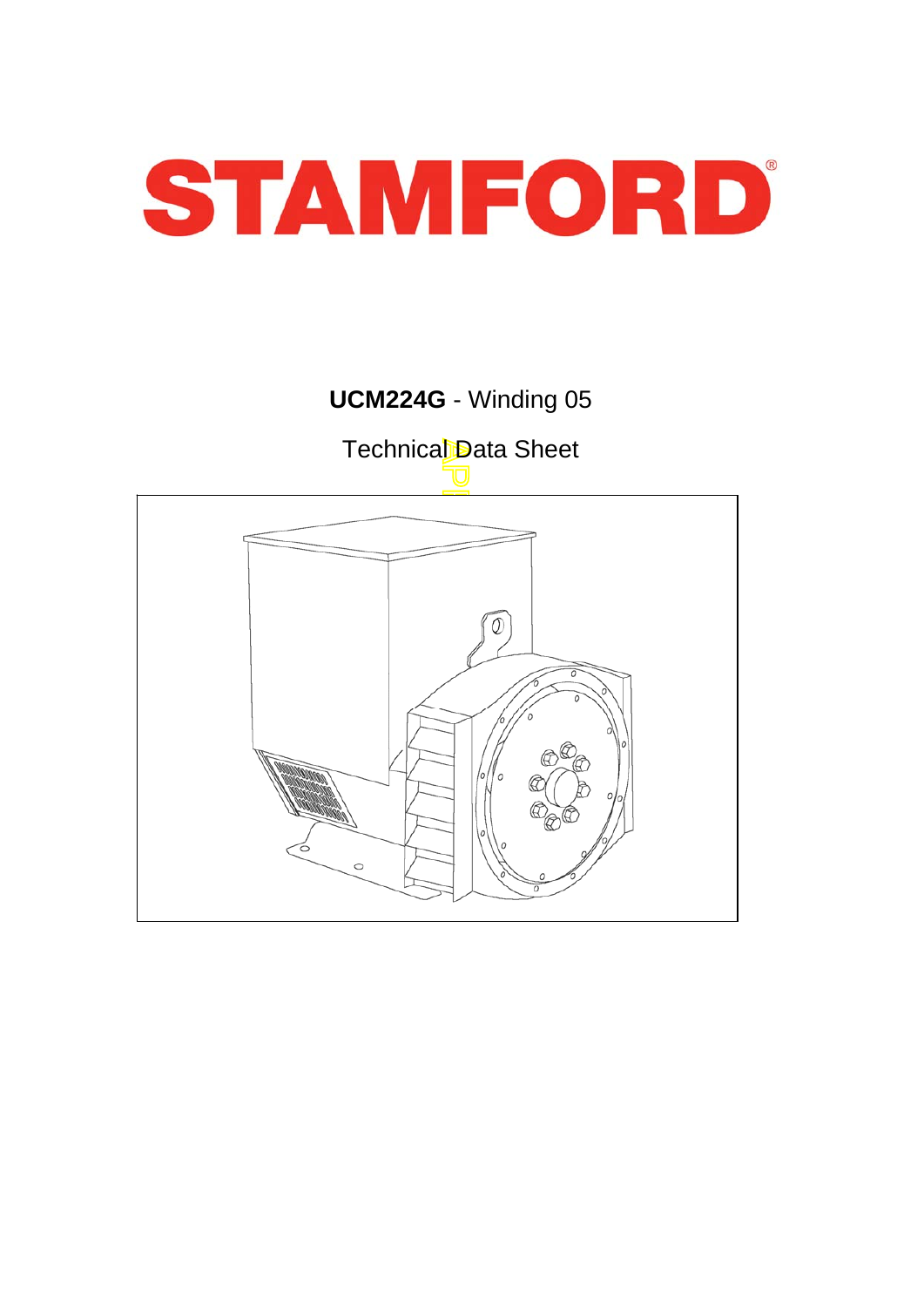

### **SPECIFICATIONS & OPTIONS**

#### **STANDARDS**

Marine generators may be certified to Lloyds, DnV, Bureau Veritas, ABS, Germanischer-Lloyd or RINA. Other standards and certifications can be considered on request.

#### **VOLTAGE REGULATORS**

#### **MX341 AVR - STANDARD**

This sophisticated Automatic Voltage Regulator (AVR) is incorporated into the Stamford Permanent Magnet Generator (PMG) control system, and is standard on marine generators of this type.

The PMG provides power via the AVR to the main exciter, giving a source of constant excitation power independent of generator output. The main exciter output is then fed to the main rotor, through a full wave bridge, protected by a surge suppressor. The AVR has in-built protection against sustained over-excitation, caused by internal or external faults. This de-excites the machine after a minimum of 5 seconds.

An engine relief load acceptance feature can enable full load to be applied to the generator in a single step.

#### **MX321 AVR**

The most sophisticated of all our AVRs combines all the features of the MX341 with, additionally,

over voltage protection is built -in and short circuit current over voltage protection is built-in and short circuit level adjustments as an optional facility.

#### **WINDINGS & ELECTRICAL PERFORMANCE**

APPROVED DOCUMENT All generator stators are wound to 2/3 pitch. This eliminates triplen (3rd, 9th, 15th …) harmonics on the voltage waveform and is found to be the optimum design for trouble-free supply of non-linear loads. The 2/3 pitch design avoids excessive neutral currents sometimes<sup>t</sup> seen with higher winding pitches, when in parallel with the mains. A fully connected damper winding reduces oscillations during paralleling. This winding, with the 2/3 pitch and carefully selected pole and tooth designs, ensures very low waveform distortion.

#### **TERMINALS & TERMINAL BOX**

Dedicated Single Phase windings have 4 ends brought out to the terminals, which are mounted on a cover at the non-drive end of the generator. A sheet steel terminal box contains the AVR and provides ample space for the customers' wiring and gland arrangements. It has removable panels for easy access.

#### **SHAFT & KEYS**

All generator rotors are dynamically balanced to better than BS6861:Part 1 Grade 2.5 for minimum vibration in operation. Two bearing generators are balanced with a half key.

#### **INSULATION / IMPREGNATION**

The insulation system is class 'H'.

All wound components are impregnated with materials and processes designed specifically to provide the high build required for static windings and the high mechanical strength required for rotating components.

#### **QUALITY ASSURANCE**

Generators are manufactured using production procedures having a quality assurance level to BS EN ISO 9001.

The stated voltage regulation may not be maintained in the presence of certain radio transmitted signals. Any change in performance will fall within the limits of Criteria 'B' of EN 61000-6-2:2001. At no time will the steady-state voltage regulation exceed 2%.

#### **DE RATES**

All values tabulated on page 6 are subject to the following reductions

**5% when air inlet filters are fitted.** 

3% for every 500 metres by which the operating altitude exceeds 1000 metres above mean sea level.

3% for every 5 C by which the operational ambient temperature exceeds 50 C.

Note: Requirement for operating in an ambient exceeding 60 C must be referred to the factory.

*NB Continuous development of our products entitles us to change specification details without notice, therefore they must not be regarded as binding.*

*Front cover drawing typical of product range.*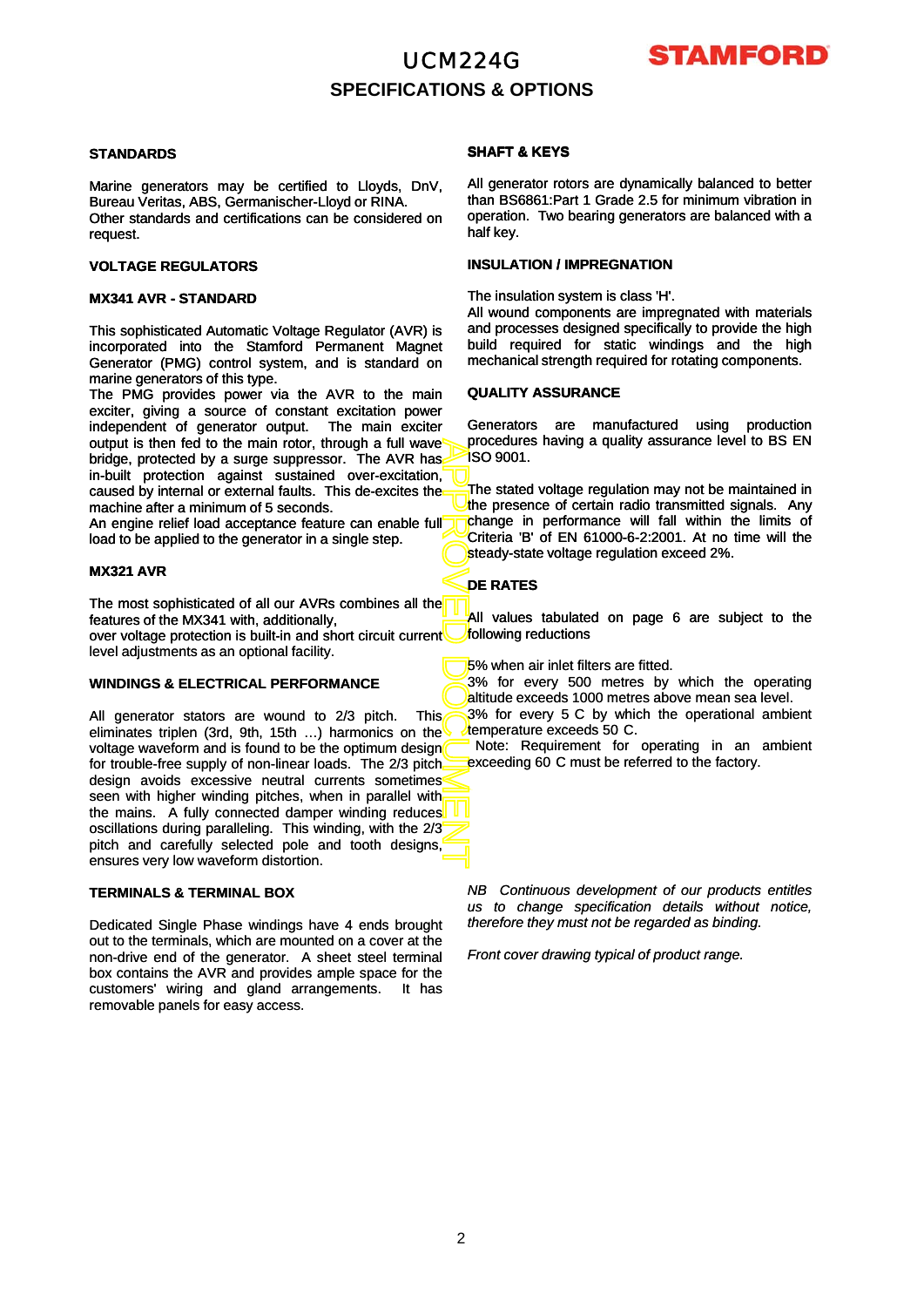# **STAMFORD**

### **WINDING 05**

| <b>CONTROL SYSTEM</b>                                 | SEPARATELY EXCITED BY P.M.G.                        |                                                              |           |                   |                                     |                                                                                      |  |  |  |  |  |
|-------------------------------------------------------|-----------------------------------------------------|--------------------------------------------------------------|-----------|-------------------|-------------------------------------|--------------------------------------------------------------------------------------|--|--|--|--|--|
| A.V.R.                                                | MX341<br>MX321                                      |                                                              |           |                   |                                     |                                                                                      |  |  |  |  |  |
| <b>VOLTAGE REGULATION</b>                             | ± 1%<br>$\pm 0.5 \%$<br>With 4% ENGINE GOVERNING    |                                                              |           |                   |                                     |                                                                                      |  |  |  |  |  |
| <b>SUSTAINED SHORT CIRCUIT</b>                        | REFER TO SHORT CIRCUIT DECREMENT CURVES (page 5)    |                                                              |           |                   |                                     |                                                                                      |  |  |  |  |  |
| <b>INSULATION SYSTEM</b>                              |                                                     |                                                              |           |                   | <b>CLASS H</b>                      |                                                                                      |  |  |  |  |  |
| <b>PROTECTION</b>                                     | IP <sub>23</sub>                                    |                                                              |           |                   |                                     |                                                                                      |  |  |  |  |  |
| <b>RATED POWER FACTOR</b>                             |                                                     | 0.8                                                          |           |                   |                                     |                                                                                      |  |  |  |  |  |
| <b>STATOR WINDING</b>                                 |                                                     | SINGLE LAYER CONCENTRIC                                      |           |                   |                                     |                                                                                      |  |  |  |  |  |
| <b>WINDING PITCH</b>                                  |                                                     |                                                              |           |                   | <b>TWO THIRDS</b>                   |                                                                                      |  |  |  |  |  |
| <b>WINDING LEADS</b>                                  |                                                     |                                                              |           |                   | 4                                   |                                                                                      |  |  |  |  |  |
| <b>MAIN STATOR RESISTANCE</b>                         |                                                     |                                                              |           |                   | 0.027 Ohms AT 22°C SERIES CONNECTED |                                                                                      |  |  |  |  |  |
| <b>MAIN ROTOR RESISTANCE</b>                          |                                                     |                                                              |           | 0.94 Ohms at 22°C |                                     |                                                                                      |  |  |  |  |  |
| <b>EXCITER STATOR RESISTANCE</b>                      |                                                     |                                                              |           | 20 Ohms at 22°C   |                                     |                                                                                      |  |  |  |  |  |
| <b>EXCITER ROTOR RESISTANCE</b>                       |                                                     |                                                              |           |                   | 0.078 Ohms PER PHASE AT 22°C        |                                                                                      |  |  |  |  |  |
| <b>R.F.I. SUPPRESSION</b>                             |                                                     |                                                              |           |                   |                                     | BS EN 61000-6-2 & BS EN 61000-6-4, VDE 0875G, VDE 0875N. refer to factory for others |  |  |  |  |  |
| <b>WAVEFORM DISTORTION</b>                            |                                                     | NO LOAD $\leq 1.5\%$ NON-DISTORTING LINEAR LOAD $\leq 5.0\%$ |           |                   |                                     |                                                                                      |  |  |  |  |  |
| <b>MAXIMUM OVERSPEED</b>                              | 2250 Rev/Min                                        |                                                              |           |                   |                                     |                                                                                      |  |  |  |  |  |
| <b>BEARING DRIVE END</b>                              | BALL. 6312-2RS (ISO)                                |                                                              |           |                   |                                     |                                                                                      |  |  |  |  |  |
| BEARING NON-DRIVE END                                 | BALL. 6309-2RS (ISO)                                |                                                              |           |                   |                                     |                                                                                      |  |  |  |  |  |
|                                                       |                                                     |                                                              | 1 BEARING |                   |                                     | 2 BEARING                                                                            |  |  |  |  |  |
| WEIGHT COMP. GENERATOR                                | 383 kg<br>400 kg                                    |                                                              |           |                   |                                     |                                                                                      |  |  |  |  |  |
| <b>WEIGHT WOUND STATOR</b>                            | 139 kg<br>139 kg                                    |                                                              |           |                   |                                     |                                                                                      |  |  |  |  |  |
| <b>WEIGHT WOUND ROTOR</b>                             | 126.75 kg<br>118.38 kg                              |                                                              |           |                   |                                     |                                                                                      |  |  |  |  |  |
| <b>WR<sup>2</sup> INERTIA</b>                         | 0.7136 kgm <sup>2</sup><br>0.6818 kgm <sup>2</sup>  |                                                              |           |                   |                                     |                                                                                      |  |  |  |  |  |
| SHIPPING WEIGHTS in a crate                           | 404 kg<br>420 kg                                    |                                                              |           |                   |                                     |                                                                                      |  |  |  |  |  |
| PACKING CRATE SIZE                                    | 105 x 57 x 96(cm)<br>$105 \times 57 \times 96$ (cm) |                                                              |           |                   |                                     |                                                                                      |  |  |  |  |  |
| <b>TELEPHONE INTERFERENCE</b>                         | <b>THF&lt;2%</b><br><b>TIF&lt;50</b>                |                                                              |           |                   |                                     |                                                                                      |  |  |  |  |  |
| <b>COOLING AIR</b>                                    | 0.216 m <sup>3</sup> /sec 458 cfm                   |                                                              |           |                   |                                     |                                                                                      |  |  |  |  |  |
| <b>VOLTAGE SERIES</b>                                 | 220<br>240<br>230                                   |                                                              |           |                   |                                     |                                                                                      |  |  |  |  |  |
| <b>VOLTAGE PARALLEL</b>                               |                                                     | 110                                                          |           |                   | 115                                 | 120                                                                                  |  |  |  |  |  |
| <b>KVA BASE RATING FOR</b><br><b>REACTANCE VALUES</b> | 52<br>52<br>52                                      |                                                              |           |                   |                                     |                                                                                      |  |  |  |  |  |
| Xd DIR. AXIS SYNCHRONOUS                              | 2.22<br>2.03<br>1.86<br>$\overline{\phantom{0}}$    |                                                              |           |                   |                                     |                                                                                      |  |  |  |  |  |
| X'd DIR. AXIS TRANSIENT                               |                                                     | 0.17                                                         |           |                   | 0.16                                | 0.15                                                                                 |  |  |  |  |  |
| X"d DIR. AXIS SUBTRANSIENT                            |                                                     | 0.12<br>0.11<br>0.10                                         |           |                   |                                     |                                                                                      |  |  |  |  |  |
| Xq QUAD. AXIS REACTANCE                               |                                                     | 1.02                                                         |           |                   | 0.94                                | 0.86                                                                                 |  |  |  |  |  |
| X"q QUAD. AXIS SUBTRANSIENT                           |                                                     | 0.16                                                         |           |                   | 0.14                                | 0.13                                                                                 |  |  |  |  |  |
| <b>XL LEAKAGE REACTANCE</b>                           |                                                     | 0.07                                                         |           |                   | 0.06                                | 0.05                                                                                 |  |  |  |  |  |
| X <sub>2</sub> NEGATIVE SEQUENCE                      |                                                     | 0.14                                                         |           |                   | 0.13                                | 0.12                                                                                 |  |  |  |  |  |
| X <sub>0</sub> ZERO SEQUENCE                          |                                                     | 0.10                                                         |           |                   | 0.09                                | 0.08                                                                                 |  |  |  |  |  |
| REACTANCES ARE SATURATED                              |                                                     |                                                              |           |                   |                                     | VALUES ARE PER UNIT AT RATING AND VOLTAGE INDICATED                                  |  |  |  |  |  |
| T'd TRANSIENT TIME CONST.                             |                                                     |                                                              |           |                   | 0.03s                               |                                                                                      |  |  |  |  |  |
| T"d SUB-TRANSTIME CONST.                              | 0.008s                                              |                                                              |           |                   |                                     |                                                                                      |  |  |  |  |  |
| T'do O.C. FIELD TIME CONST.                           | 0.75s                                               |                                                              |           |                   |                                     |                                                                                      |  |  |  |  |  |
| Ta ARMATURE TIME CONST.<br><b>SHORT CIRCUIT RATIO</b> |                                                     |                                                              |           |                   | 0.007s                              |                                                                                      |  |  |  |  |  |
|                                                       | 1/Xd                                                |                                                              |           |                   |                                     |                                                                                      |  |  |  |  |  |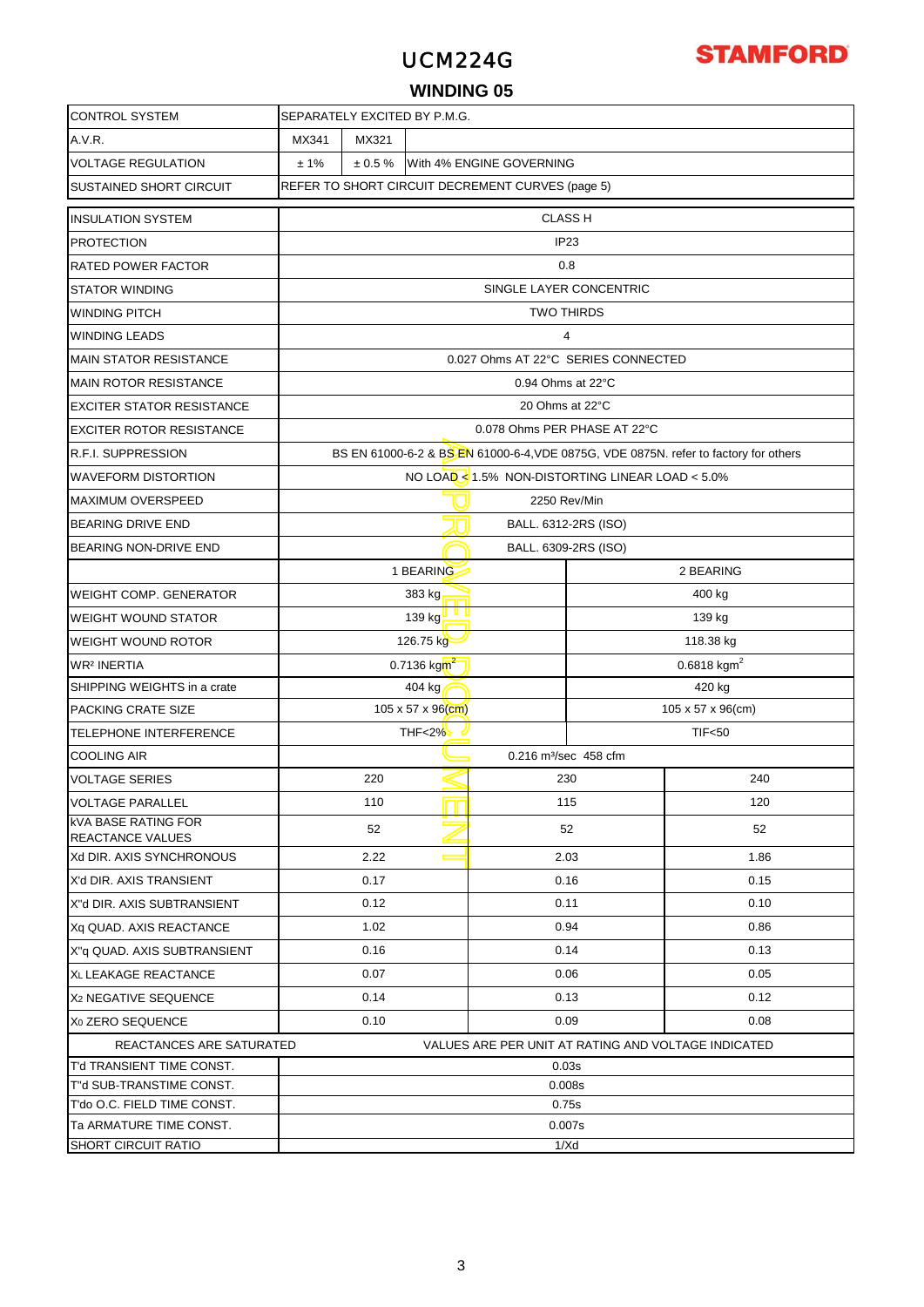

**Winding 05**

### **SINGLE PHASE EFFICIENCY CURVES**





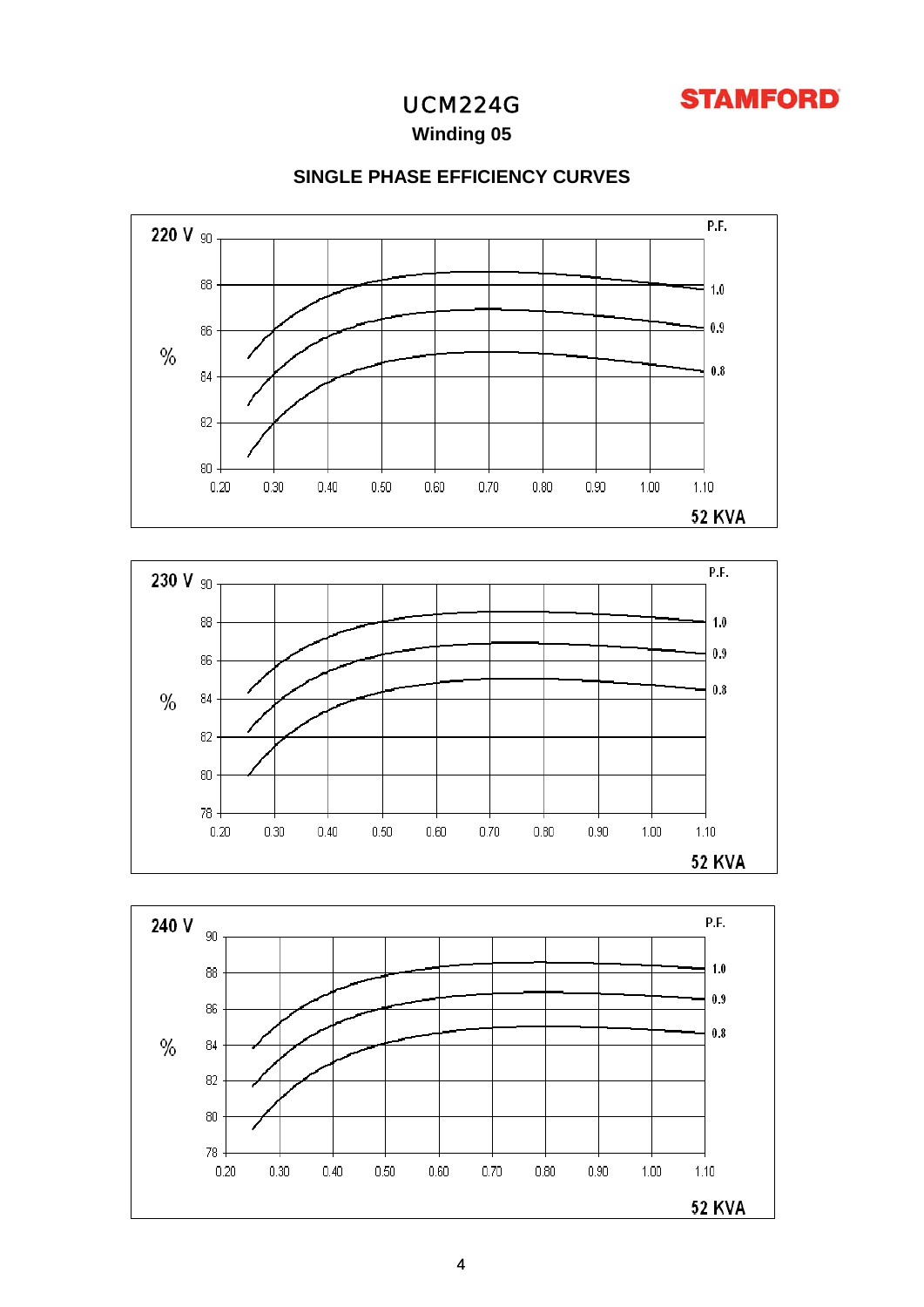

**Locked Rotor Motor Startin g Curve Winding 05**



**Short Circuit Decrement Curve. No-load Excitation at Rated Speed Based on series connection.**





#### **Note**

The following multiplication factors should be used to adjust the values from curve between time 0.001 seconds and the minimum current point in respect of nominal operating voltage :

| Voltage | Factor   |  |  |  |  |
|---------|----------|--|--|--|--|
| 220V    | $X$ 1.00 |  |  |  |  |
| 230V    | X 1.05   |  |  |  |  |
| 240V    | X 1 09   |  |  |  |  |

The sustained current value is constant irrespective of voltage level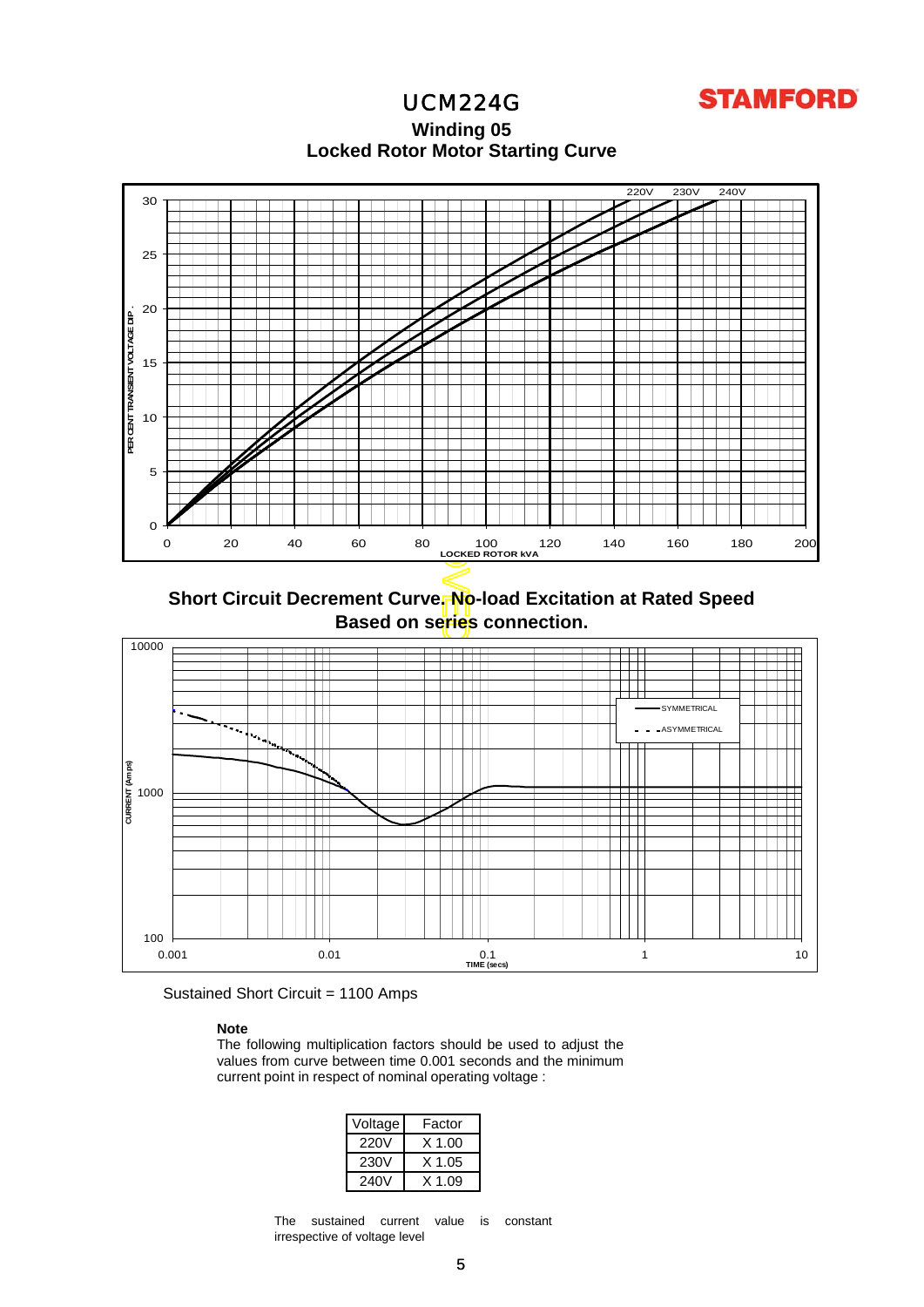

# **Winding 05**

## **RATINGS**

| Class - Temp Rise |                | Cont. B - 70/50°C |      |      | Cont. F - 90/50°C |      |      | Cont. H - 110/50°C |      |      |
|-------------------|----------------|-------------------|------|------|-------------------|------|------|--------------------|------|------|
|                   |                | 0.8 <sub>pf</sub> |      |      | 0.8 <sub>pf</sub> |      |      | 0.8 <sub>pf</sub>  |      |      |
|                   | Series (V)     | 220               | 230  | 240  | 220               | 230  | 240  | 220                | 230  | 240  |
| $50$ Hz           | Parallel (V)   | 110               | 115  | 120  | 110               | 115  | 120  | 110                | 115  | 120  |
|                   | <b>kVA</b>     | 42.5              | 42.5 | 42.5 | 48.5              | 48.5 | 48.5 | 52.0               | 52.0 | 52.0 |
|                   | kW1            | 34.0              | 34.0 | 34.0 | 38.8              | 38.8 | 38.8 | 41.6               | 41.6 | 41.6 |
|                   | Efficiency (%) | 84.9              | 85.0 | 85.0 | 84.7              | 84.8 | 84.9 | 84.5               | 84.7 | 84.8 |
|                   | kW Input       | 40.0              | 40.0 | 40.0 | 45.8              | 45.8 | 45.7 | 49.2               | 49.1 | 49.1 |

| Class - Temp Rise |                    | Cont. B - 70/50°C |      |                      | Cont. F - 90/50°C |      |                   | Cont. H - 110/50°C |             |      |
|-------------------|--------------------|-------------------|------|----------------------|-------------------|------|-------------------|--------------------|-------------|------|
|                   |                    | 1.0 <sub>pf</sub> |      | 1.0 <sub>pf</sub>    |                   |      | 1.0 <sub>pf</sub> |                    |             |      |
|                   | Series (V)         | 220               | 230  | 240                  | 220               | 230  | 240               | 220                | 230         | 240  |
| 50 <sub>Hz</sub>  | Parallel (V)       | 110               | 115  | 120                  | 110               | 115  | 120               | 110                | 115         | 120  |
|                   | <b>kVA</b>         | 42.5              | 42.5 | 42.5                 | 48.5              | 48.5 | 48.5              | 52.0               | 52.0        | 52.0 |
|                   | kW                 | 42.5              | 42.5 | 42.5                 | 48.5              | 48.5 | 48.5              | 52.0               | 52.0        | 52.0 |
|                   | Efficiency (%)     | 88.4              | 88.5 | 88.6                 | 88.2              | 88.4 | 88.5              | 88.1               | 88.2        | 88.4 |
|                   | kW Input           | 48.1              | 48.0 | 48.0                 | 55.0              | 54.9 | 54.8              | 59.0               | 59.0        | 58.8 |
|                   |                    |                   |      |                      |                   |      |                   |                    |             |      |
|                   |                    |                   |      |                      |                   |      |                   |                    |             |      |
|                   |                    |                   |      |                      |                   |      |                   |                    |             |      |
|                   |                    |                   |      | <b>DIMENSIONS</b>    |                   |      |                   |                    |             |      |
|                   |                    |                   |      |                      |                   |      |                   |                    |             |      |
|                   | A (WITH P.M.G.)    |                   |      | 910 (WITH P.M.G.)    |                   |      |                   |                    |             |      |
|                   | B (WITHOUT P.M.G.) |                   |      | 847 (WITHOUT P.M.G.) |                   |      |                   |                    | 552 LOUVRES |      |
| 394               | С                  | AN                |      |                      |                   |      |                   |                    |             |      |
|                   |                    |                   |      |                      |                   |      |                   |                    |             |      |









|                 | SINGLE BEARING ADAPTORS | COUPLING DISCS |       |       |            |       |
|-----------------|-------------------------|----------------|-------|-------|------------|-------|
| ADAPTOR         |                         |                |       |       | DISC       | ΑN    |
| SAE             | 859.3                   | 796.3          | 359,3 | 191.5 | SAE 8      | 61.90 |
| SAE :           | 845                     | 782            | 345   |       | SAE 10     | 53.98 |
| SAE 3           | 845                     | 782            | 345   | 177   | SAE 11.5   | 39.68 |
| SAE<br>$\Delta$ | 845                     | 782            | 345   |       | <b>SAF</b> | 25.40 |